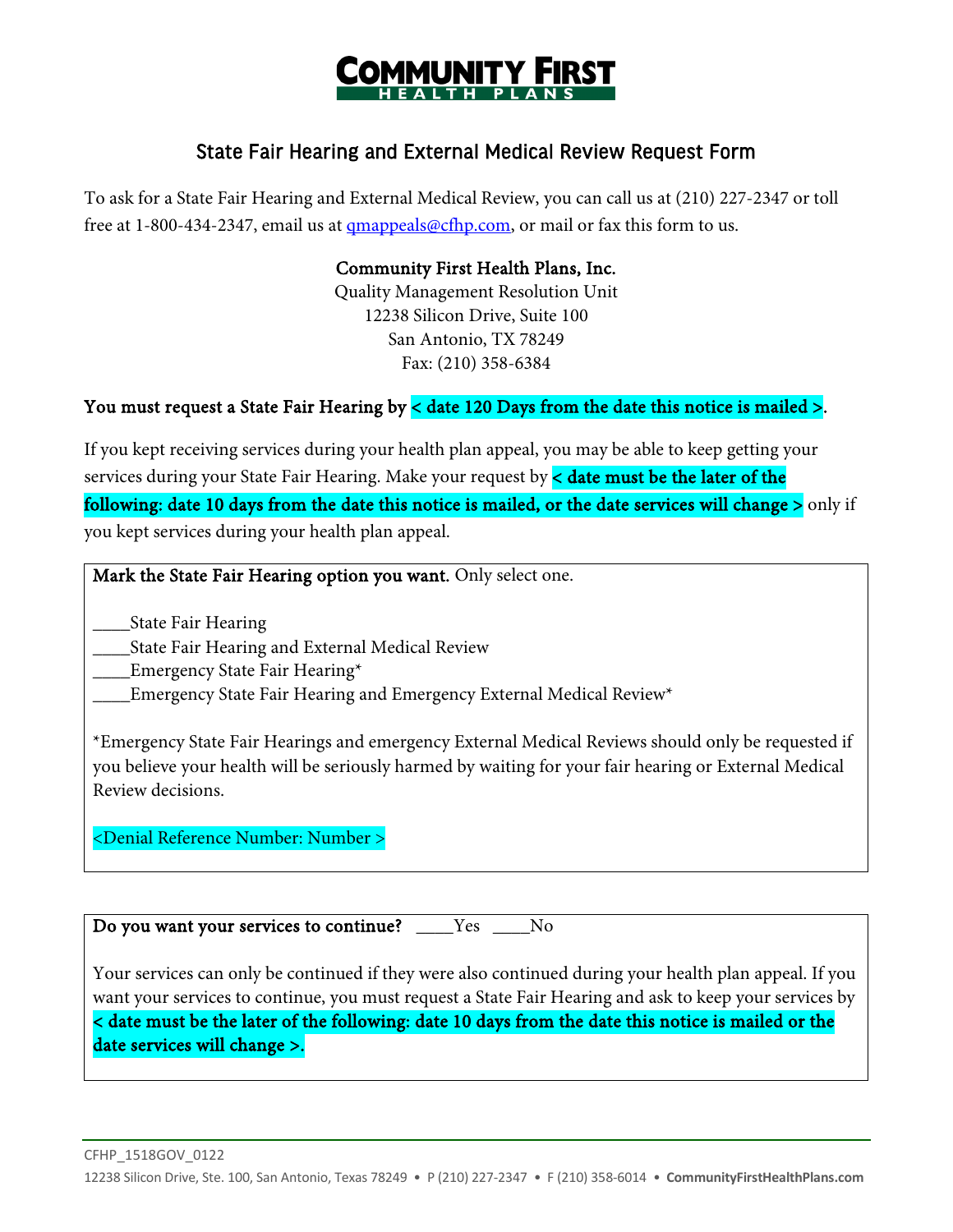# COMMUNITY FIRST

You can make this request by phone. Call us at (210) 227-2347 or toll free at 1-800-434-2347 if you believe this form will not reach us by mail before the deadline.

## Your Personal Information\*

| Member last name:                         | Member first name:             |
|-------------------------------------------|--------------------------------|
| Parent or guardian last name:             | Parent or guardian first name: |
| Member Medicaid ID and subscriber number: | Preferred phone number:        |

\*If any of your contact information has changed, call the enrollment broker at 800-964-2777 and Community First Health Plans at (210) 227-2347 or toll free at 1-800-434-2347.

## Your Hearing Representative's or Parent's Information

You can represent yourself. If you would like someone to represent you, such as, parent, relative or friend, complete the following information. By completing this section, you are authorizing your designated representative to appeal and obtain information on your behalf.

Representative or Parent Name:

Address:

Phone number: